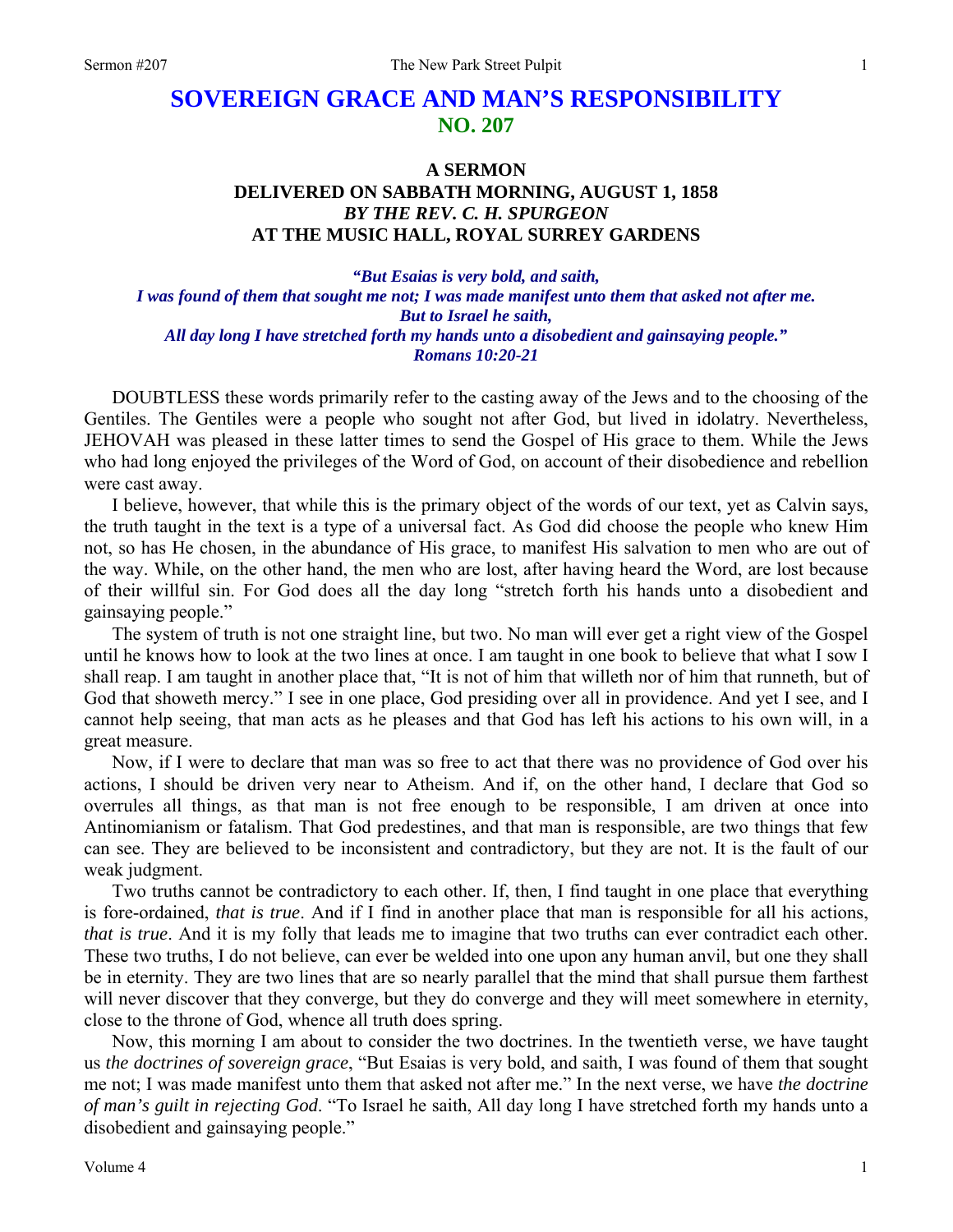## **I.** First, then, DIVINE SOVEREIGNTY AS EXEMPLIFIED IN SALVATION.

If any man be saved, he is saved by divine grace and by divine grace alone. And the reason of his salvation is not to be found in him, but in God. We are not saved as the result of anything that we do or that we will, but we will and do as the result of God's good pleasure and the work of His grace in our hearts.

No sinner can prevent God, that is, he cannot go before Him, cannot anticipate Him. God is always first in the matter of salvation. He is before our convictions, before our desires, before our fears, before our hopes. All that is good or ever will be good in us is preceded by the grace of God and is the effect of a divine cause within.

Now, in speaking of God's gracious acts of salvation, this morning, I notice first, that they are entirely *unmerited*. You will see that the people here mentioned certainly did not merit God's grace. They found Him, but they never sought Him. He was made manifest to them, but they never asked for Him.

There was never a man saved yet who merited it. Ask all the saints of God and they will tell you that their former life was spent in the lusts of the flesh. That in the days of their ignorance, they revolted against God and turned back from His ways, that when they were invited to come to Him, they despised the invitation, and when warned, cast the warning behind their back.

They will tell you that their being drawn by God was not the result of any merit before conversion. For some of them, so far from having any merit, were the very vilest of the vile. They plunged into the very kennel of sin. They were not ashamed of all the things of which it would be a shame for us to speak. They were ringleaders in crime, very princes in the ranks of the enemy. And yet sovereign grace came to them and they were brought to know the Lord.

They will tell you that it was not the result of anything good in their disposition, for although they trust that there is now something excellent implanted in them, yet in the days of their flesh they could not see one quality which was not perverted to the service of Satan. Ask them whether they think they were chosen of God because of their courage. They will tell you, no. If they had courage, it was defaced, for they were courageous to do evil.

Question them whether they were chosen of God because of their talent. They will tell you, no. They had that talent, but they prostituted it to the service of Satan. Question them whether they were chosen because of the openness and generosity of their disposition. They will tell you that that very openness of temper, and that very generosity of disposition, led them to plunge deeper into the depths of sin, than they otherwise would have done, for they were, "Hail fellow, well met," with every evil man, and ready to drink and join every jovial party which should come their way.

There was in them no reason whatever why God should have mercy upon them, and the wonder to them is that He did not cut them down in the midst of their sins, blot out their names from the book of life, and sweep them into the gulf where the fire burns that shall devour the wicked. But some have said that God chooses His people because He foresees that after He chooses them, they will do this, that, and the other, which shall be meritorious and excellent.

Refer again to the people of God and they will tell you that since their conversion they have had much to weep over. Although they can rejoice that God has begun the good work in them, they often tremble lest it should not be God's work at all.

They will tell you that if they are abundant in faith, yet there are times when they are superabundant in unbelief. If sometimes they are full of works of holiness, yet there are times when they weep many tears to think that those very acts of holiness were stained with sin. The Christian will tell you that he weeps over his very tears. He feels that there is filth even in the best of desires, that he has to pray to God to forgive his prayers, for there is sin in the midst of his supplications, and that he has to sprinkle even his best offerings with the atoning blood, for he never else can bring an offering without spot or blemish.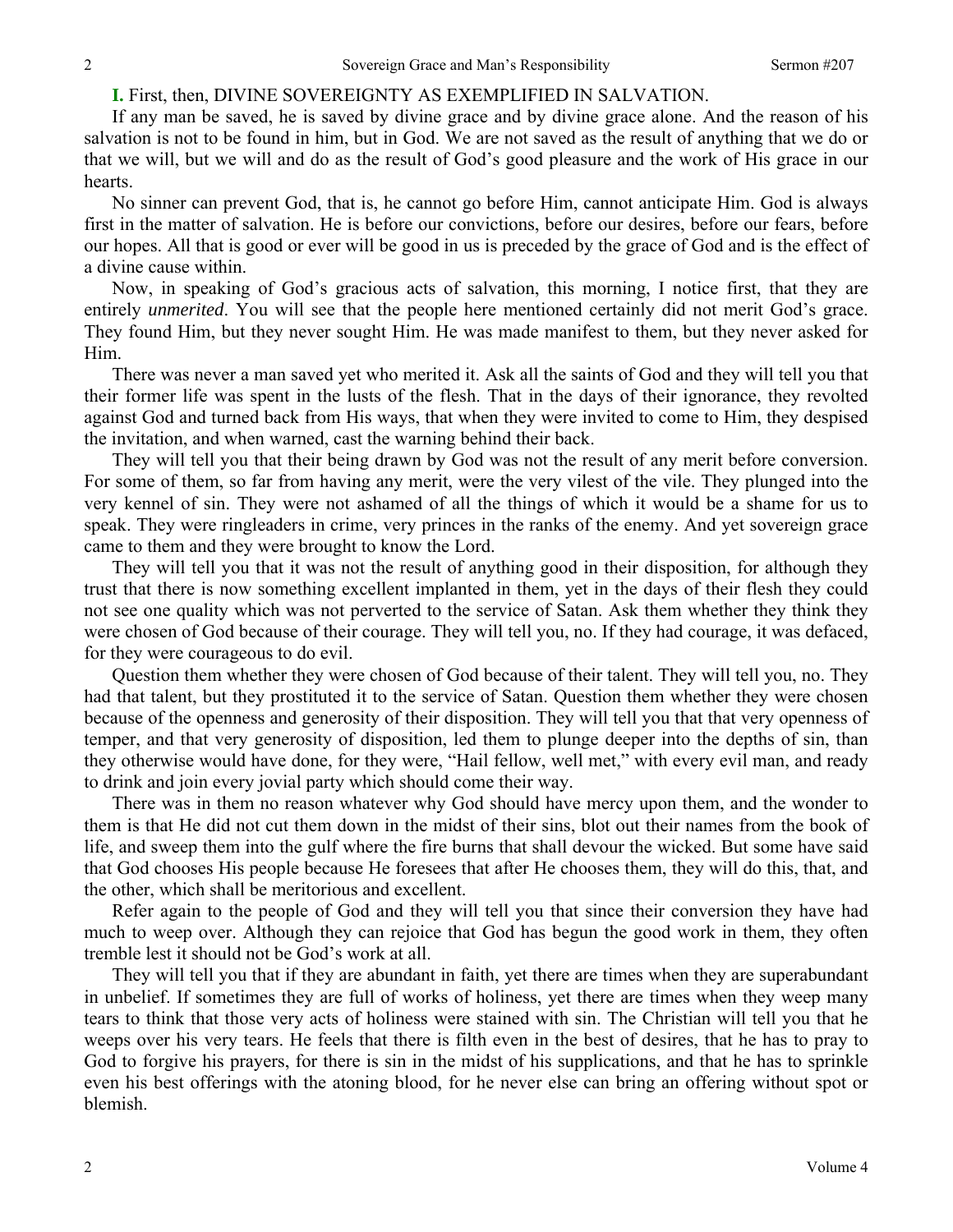You shall appeal to the brightest saint, to the man whose presence in the midst of society is like the presence of an angel, and he will tell you that he is still ashamed of himself. "Ah!" he will say, "you may praise me, but I cannot praise myself. You speak well of me, you applaud me, but if you knew my heart, you would see abundant reason to think of me as a poor sinner saved by grace, who has nothing whereof to glory, and must bow his head and confess his iniquities in the sight of God." Grace, then, is entirely unmerited.

Again, the grace of God is *sovereign*. By that word we mean that God has an absolute right to give that grace where He chooses and to withhold it when He pleases. He is not bound to give it to any man, much less to all men, and if He chooses to give it to one man and not to another, His answer is, "Is thine eye evil because mine eye is good? Can I not do as I will with my own? I will have mercy on whom I will have mercy."

Now, I want you to notice the sovereignty of divine grace as illustrated in the text, "I was found of them that sought me not, I was made manifest to them who asked not after me." You would imagine that if God gave His grace to any He would wait until He found them earnestly seeking Him. You would imagine that God in the highest heavens would say, "I have mercies, but I will leave men alone, and when they feel their need of these mercies and seek Me diligently with their whole heart, day and night, with tears and vows and supplications, then will I bless them, but not before."

But beloved, God says no such thing. It is true He does bless them who cry unto Him, but He blesses them before they cry, for their cries are not their own cries, but cries He has put into their lips. Their desires are not of their own growth, but desires which He has cast like good seed into the soil of their hearts. God saves men that do not seek Him. Oh. wonder of wonders! It is mercy indeed when God saves a seeker, but how much greater mercy when He seeks the lost Himself!

Mark the parable of Jesus Christ concerning the lost sheep. It does not run thus, "A certain man had a hundred sheep and one of them did go astray. And he tarried at home and lo, the sheep came back, and he received it joyfully, and said to his friends, rejoice, for the sheep that I have lost is come back." No. He *went after* the sheep. It never would have come after him. It would have wandered farther and farther away.

He went after it. Over hills of difficulty, down valleys of despondency, he pursued its wandering feet, and at last he laid hold of it. He did not drive it before him, he did not lead it, but he carried it himself all the way, and when he brought it home he did not say, "The sheep is come back," but "I have *found* the sheep which was lost."

Men do not seek God first, God seeks them first. And if any of you are seeking Him today it is because He has first sought you. If you are desiring Him, He desired you first, and your good desires and earnest seeking will not be the cause of your salvation, but the effects of previous grace given to you.

"Well," says another, "I should have thought that although the Savior might not require an earnest seeking, and sighing, and groaning, and a continuous searching after Him, yet certainly He would have desired and demanded that every man, before he has grace, should ask for it." That, indeed, beloved, seems natural, and God *will* give grace to them who ask for it. But mark, the text says that He was manifested "to them that asked not for him." That is to say, before we ask, God gives us grace.

The only reason why any man ever begins to pray is because God has put previous grace in his heart which leads him to pray. I remember when I was converted to God, I was an Arminian thoroughly. I thought I had begun the good work myself, and I used to sit down and think, "Well, I sought the Lord four years before I found Him," and I think I began to compliment myself upon the fact that I had perseveringly entreated of Him in the midst of much discouragement.

But one day the thought struck me, "How was it you came to seek God?" and in an instant the answer came from my soul, "Why, because He led me to do it. He must first have shown me my need of Him or else I should never have sought Him. He must have shown me His preciousness or I never should have thought Him worth seeking."

3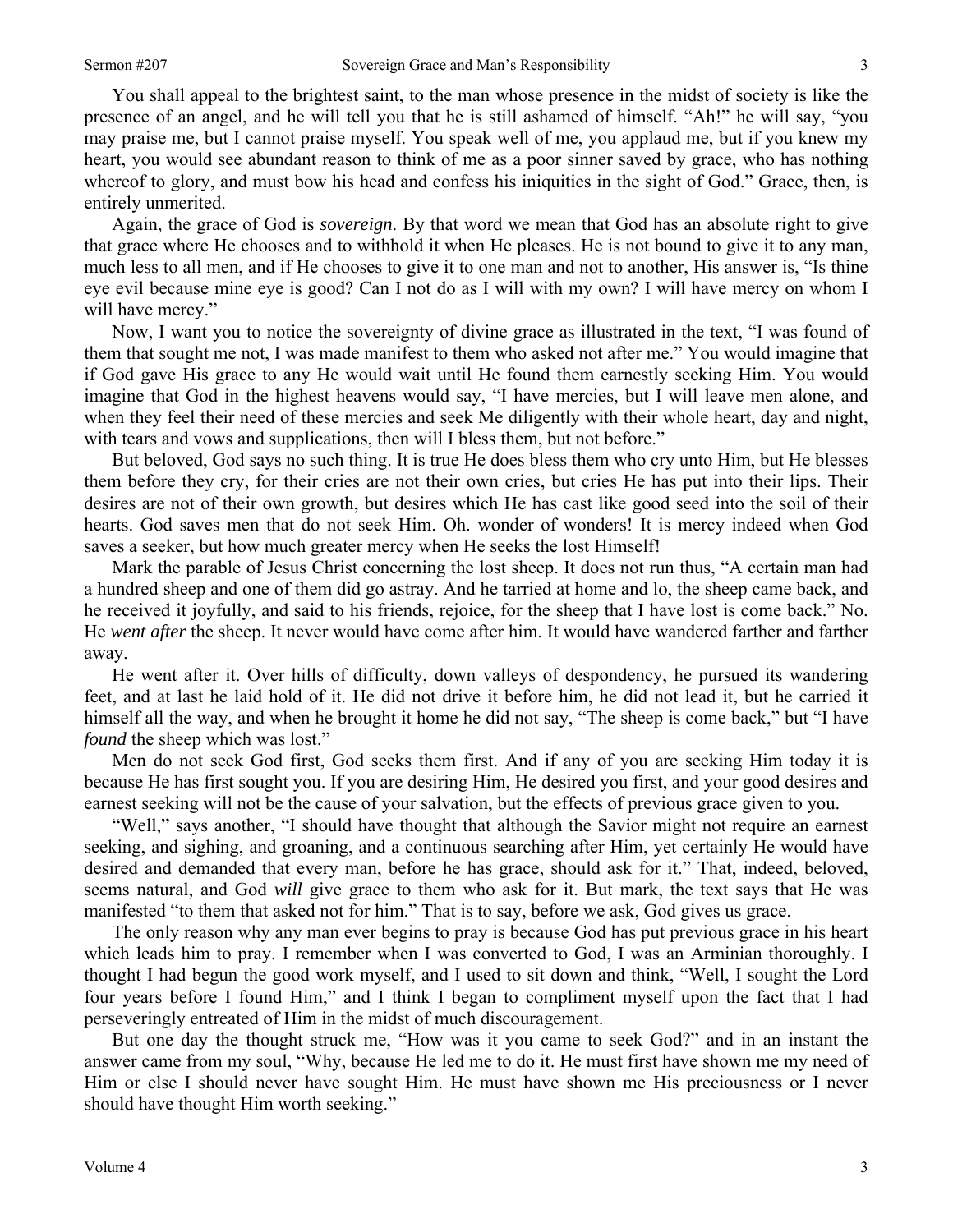And at once I saw the doctrines of grace as clear as possible. God must begin. Nature can never rise above itself. You put water into a reservoir and it will rise as high as that, but no higher if let alone.

Now, it is not in human nature to seek the Lord. Human nature is depraved, and therefore, there must be the extraordinary pressure of the Holy Spirit put upon the heart to lead us to first ask for mercy. But mark, we do not know anything about that while the Spirit is operating. We find that out afterwards. We ask as much as if we were asking all of ourselves.

Our business is to seek the Lord as if there were no Holy Spirit at all. But although we do not know it, there must always be a previous motion of the Spirit in our heart, before there will be a motion of our heart towards Him.

## *"No sinner can be beforehand with Thee, Thy grace is most sovereign, most rich, and most free."*

Let me give you an illustration. You see that man on his horse surrounded by a body of troopers? How proud he is and how he reins up his horse with conscious dignity. Sir, what have you got there? What are those dispatches you treasure up with so much care? "Oh, sir, I have that in my hand that will vex the church of God in Damascus. I have dragged the fellows into the synagogue, both men and women. I have scourged them and compelled them to blaspheme. And I have this commission from the high priest to drag them to Jerusalem that I may put them to death."

"Saul! Saul! have you no love for Christ?" "Love to Him! No. When they stoned Stephen, I took care of the witnesses' clothes and I rejoiced to do it. I wish I had had the crucifying of their Master, for I hate them with perfect hatred, and I breathe out threatenings and slaughter against them." What do you say of this man? If he be saved, will you not grant that it must be some divine sovereignty that converts him?

Look at poor Pilate, how much there was that was hopeful in him. He was willing to save the Master, but he feared and trembled. If we had had our choice, we should have said, "Lord, save Pilate, he does not want to kill Christ, he labors to let Him escape. But slay the bloodthirsty Saul, he is the very chief of sinners." "No," says God, "I will do as I will with Mine own."

The heavens open and the brightness of glory descends—brighter than the noonday sun. Stunned with the light, he falls to the ground, and a voice is heard addressing him, "Saul, Saul, why persecutest thou me? it is hard for thee to kick against the pricks."

He rises up. God appears to him, "Lo, I have made you a chosen vessel to bear my name among the Gentiles." Is not that sovereignty—sovereign grace, without any previous seeking? God was found of him that sought not for Him. He manifested Himself to one that asked Him not. Some will say that was a miracle, but it is one that is repeated every day in the week.

I knew a man once who had not been to the house of God for a long time. And one Sunday morning, having been to market to buy a pair of ducks for his Sunday dinner, he happened to see a house of God opened as he was passing by. "Well" he thought, "I will hear what these fellows are up to." He went inside. The hymn that was being sung struck his attention. He listened to the sermon, forgot his ducks, discovered his own character, went home, and threw himself upon his knees before God, and after a short time it pleased God to give him joy and peace in believing.

That man had nothing in him to begin with, nothing that could have led you to imagine he ever would be saved, but simply because God would have it so, He struck the effectual blow of grace, and the man was brought to Himself.

But we are, each of us who are saved, the very people who are the best illustrations of the matter. To this day, my wonder is that ever the Lord should have chosen me. I cannot make it out. And my only answer to the question is, "Even so, Father, for so it seemed good in thy sight."

I have now, I think, stated the doctrine pretty plainly. Let me only say a few words about it. Some people are very much afraid of this truth. They say, "It is true, I dare say, but still you ought not to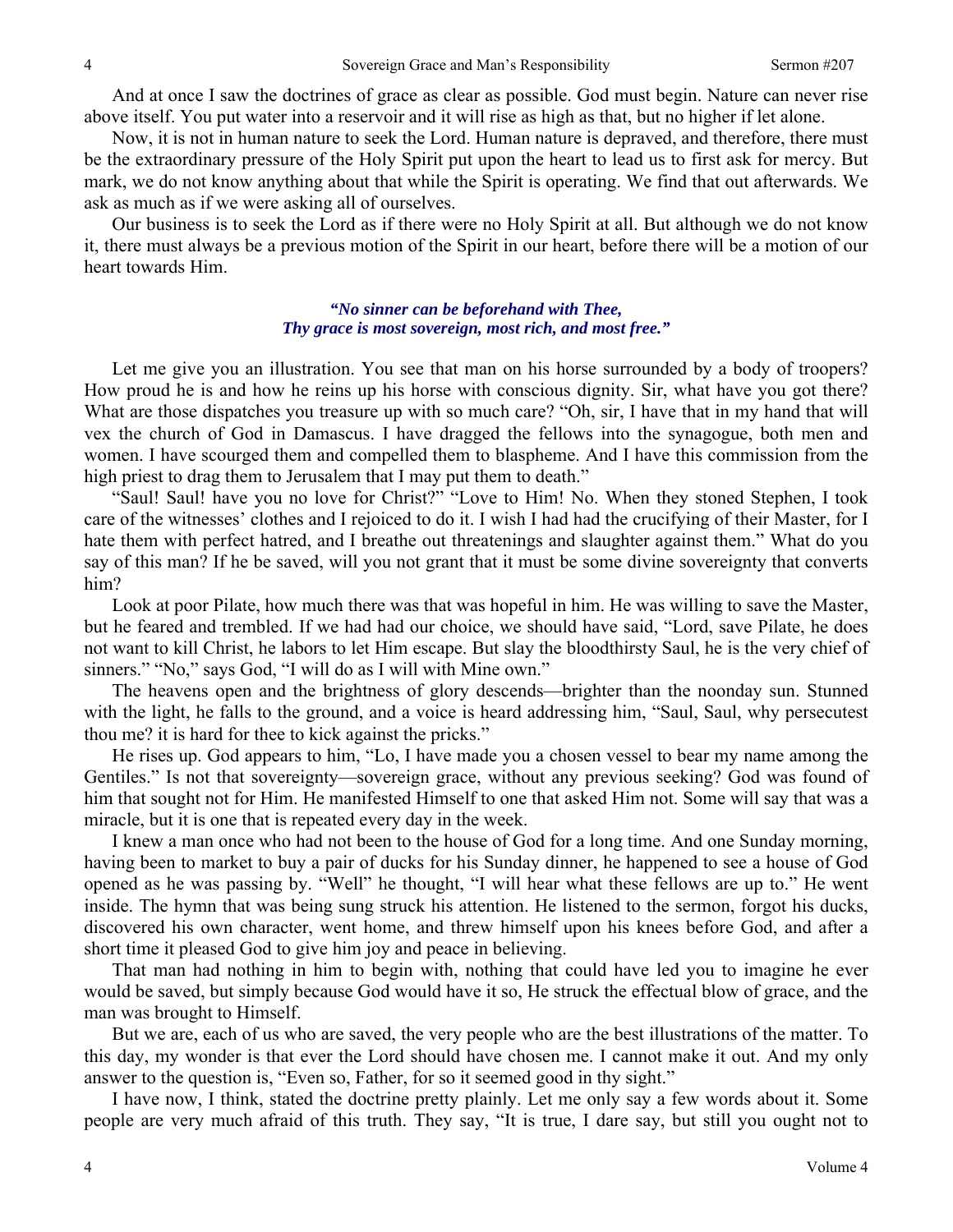preach it before a mixed assembly. It is very well for the comfort of God's people, but it is to be very carefully handled and not to be publicly preached upon."

Very well, sir, I leave you to settle that matter with my Master. He gave me this great Book to preach from and I cannot preach from anything else. If He has put anything in it you think is not fit, go and complain to Him, and not to me. I am simply His servant and if His errand that I am to tell is objectionable, I cannot help it. If I send my servant to the door with a message and he delivers it faithfully, *he* does not deserve to be scolded. Let *me* have the blame, not the servant. So I say, blame my Master and not me, for I do but proclaim His message.

"No," says one, "it is not to be *preached*." But it is to be preached. Every Word of God is given by inspiration and it is profitable for some good end. Does not the Bible say so? Let me tell you, the reason many of our churches are declining is just because this doctrine has not been preached. Wherever this doctrine has been upheld, it has always been, "Down with Popery." The first Reformers held this doctrine and preached it.

Well, said a Church of England divine to some who railed at him, "Look at your own Luther. Do you not consider him to be the teacher of the Church of England? What Calvin and the other reformers taught is to be found in his book upon the freedom of the will." Besides, we can point you to a string of ministers from the beginning even until now. Talk of apostolic succession! The man who preaches the doctrines of grace has an apostolic succession indeed.

Can we not trace our pedigree through a whole line of men like Newton, and Whitefield, and Owen, and Bunyan, straight on till we come to Calvin, and Luther, Zwingli? And then we can go back from them to Savonarola, to Jerome of Prague, to Huss, and then back to Augustine, the mighty preacher of Christianity. And from St. Augustine to Paul is but one step. We need not be ashamed of our pedigree. Although Calvinists are now considered to be heterodox, we are and ever must be orthodox. It is the old doctrine.

Go and buy any puritanical book and see if you can find Arminianism in it. Search all the book stalls over and see if you can find one large folio book of olden times that has anything in it but the doctrine of the free grace of God. Let this once be brought to bear upon the minds of men and away go the false doctrines of penance and confession, away goes paying for the pardon of your sin. If grace be free and sovereign in the hands of God, down goes the doctrine of priestcraft, away go buying and selling indulgences, and such like things. They are swept to the four winds of heaven and the efficacy of good works is dashed in pieces like Dagon before the ark of the Lord.

"Well," says one, "I like the doctrine. Still there are very few that preach it and those that do are very high." Very likely, but I care little what anybody calls me. It signifies very little what men call you. Suppose they call you a "hyper," that does not make you anything wicked, does it? Suppose they call you an Antinomian, that will not make you one.

I must confess, however, that there are some men who preach this doctrine who are doing ten thousand times more harm than good, because they don't preach the next doctrine I am going to proclaim, which is just as true. They have this to be the sail, but they have not the other to be the ballast. They can preach one side, but not the other. They can go along with the high doctrine, but they will not preach the whole of the Word. Such men caricature the Word of God.

And just let me say here, that it is the custom of a certain body of Ultra-Calvinists, to call those of us who teach that it is the duty of man to repent and believe, "Mongrel Calvinists." If you hear any of them say so, give them my most respectful compliments, and ask them whether they ever read Calvin's works in their lives. Not that I care what Calvin said or did not say, but ask them whether they ever read his works.

And if they say "No," as they must say, for there are forty-eight large volumes, you can tell them that the man whom they call "a Mongrel Calvinist," though he has not read them all, has read a very good share of them and knows their spirit. And he knows that he preaches substantially what Calvin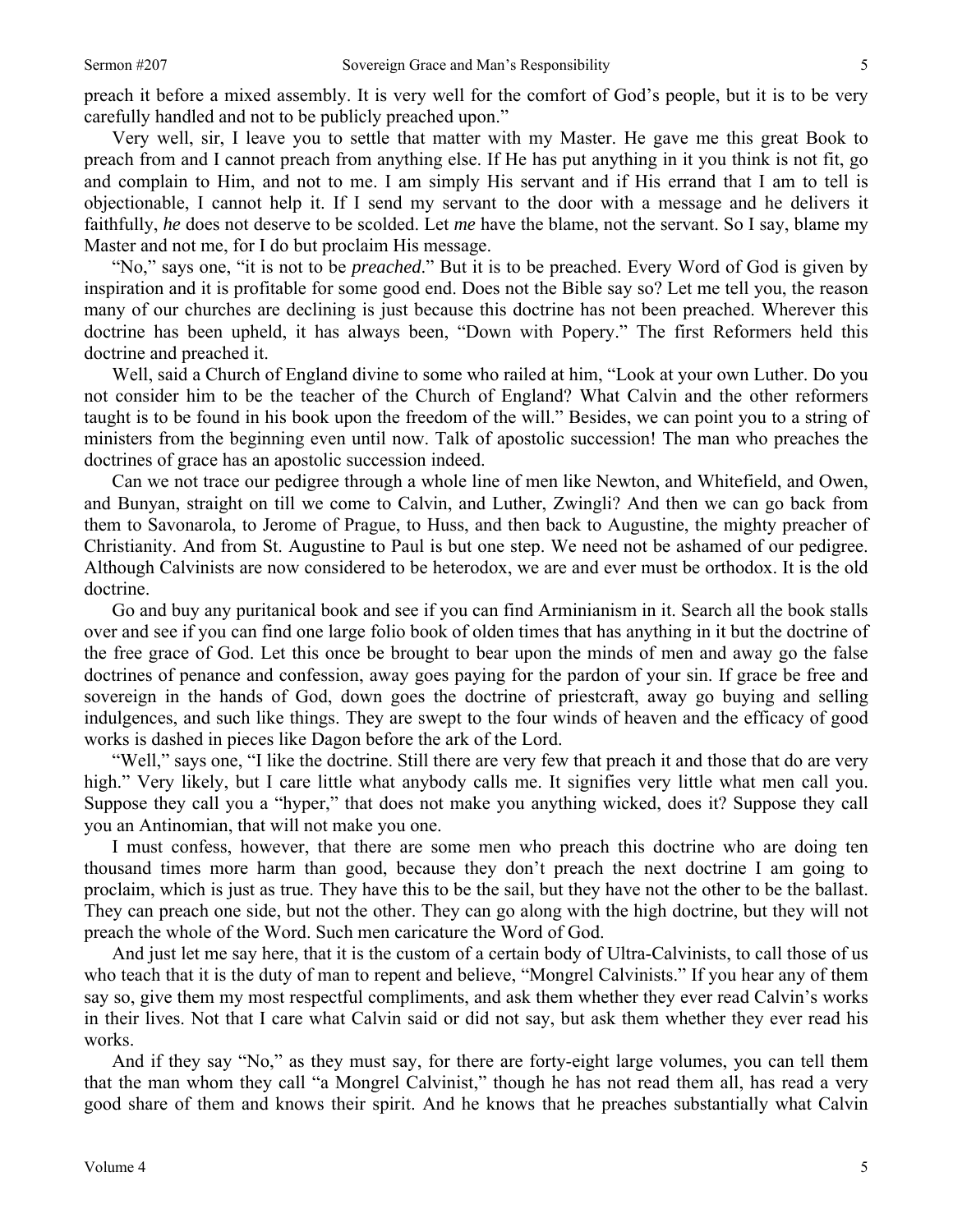preached—that every doctrine he preaches may be found in Calvin's Commentaries on some part of Scripture or other. We are TRUE Calvinists, however.

Calvin is nobody to us. Jesus Christ and Him crucified, and the old fashioned Bible are our standards. Beloved, let us take God's Word as it stands. If we find high doctrine there, let it be high. If we find low doctrine, let it be low. Let us set up no other standard than the Bible affords.

**II.** Now, then, for the second point. "There now," says my ultra friend, "he is going to contradict himself." No, my friend, I am not. I am only going to contradict *you*. The second point is MAN'S RESPONSIBILITY.

"But to Israel he saith, All day long I have stretched forth my hands unto a disobedient and gainsaying people." Now, these people whom God had cast away had been wooed, had been sought, had been entreated to be saved, but they would not, and inasmuch as they were not saved, it was the effect of their disobedience and their gainsaying. That lies clearly enough in the text.

When God sent the prophets to Israel and stretched forth His hands, what was it for? What did He wish them to come to Him for? Why, to be saved. "No," says one, "it was for temporal mercies." Not so, my friend. The verse before is concerning spiritual mercies and so is this one, for they refer to the same thing.

Now, was God sincere in His offer? God forgive the man who dares to say He was not. God is undoubtedly sincere in every act He did. He sent His prophets, He entreated the people of Israel to lay hold on spiritual things, but they would not, and though He stretched out His hands all the day long, yet they were, "a disobedient and gainsaying people," and would not have His love and on their head rests their blood.

Now, let me notice the wooing of God and of what sort it is. First, it was the most *affectionate*  wooing in the world. Lost sinners who sit under the sound of the Gospel are not lost for the lack of the most affectionate invitation. God says He stretched out His hands. You know what that means. You have seen the child who is disobedient and will not come to his father. The father puts out his hands and says, "Come, my child, come. I am ready to forgive you." The tear is in his eye and his heart moves with compassion, and he says, "Come, come."

God says this is what *He* did—"*He* stretched out his hands." That is what He has done to some of you. You that are not saved today are without excuse, for God stretched out His hands to you and He said, "Come, come." Long have you sat beneath the sound of the ministry, and it has been a faithful one, I trust, and a weeping one. Your minister has not forgotten to pray for your souls in secret or to weep over you when no eye saw him, and he has endeavored to persuade you as an ambassador from God.

God is my witness, I have sometimes stood in this pulpit and I could not have pleaded harder for my own life than I have pleaded with you. In Christ's name, I have cried, "Come unto me all ye that are weary and heavy laden, and I will give you rest." I have wept over you as the Savior did and used His words on His behalf, "O Jerusalem, Jerusalem, how often would I have gathered your children together as a hen gathereth her chicks under her wings, and ye would not."

And you know that your conscience has often been touched. You have often been moved, you could not resist it. God was so kind to you. He invited you so affectionately by the Word. He dealt so gently with you by His providence. His hands were stretched out, and you could hear His voice speaking in your ears, "Come unto Me, come. Come now, let us reason together, though your sins be as scarlet, they shall be as wool, though they be red like crimson they shall be whiter than snow."

You have heard Him cry, "Ho every one that thirsteth, come ye to the waters." You have heard Him say with all the affection of a father's heart, "Let the wicked forsake his way, and the unrighteous man his thoughts, and let him turn unto the LORD, and he will have mercy upon him, and unto our God, for he will abundantly pardon."

Oh! God does plead with men that they would be saved and this day He says to every one of you, "Repent and be converted for the remission of your sins. Turn ye unto me. Thus saith the LORD of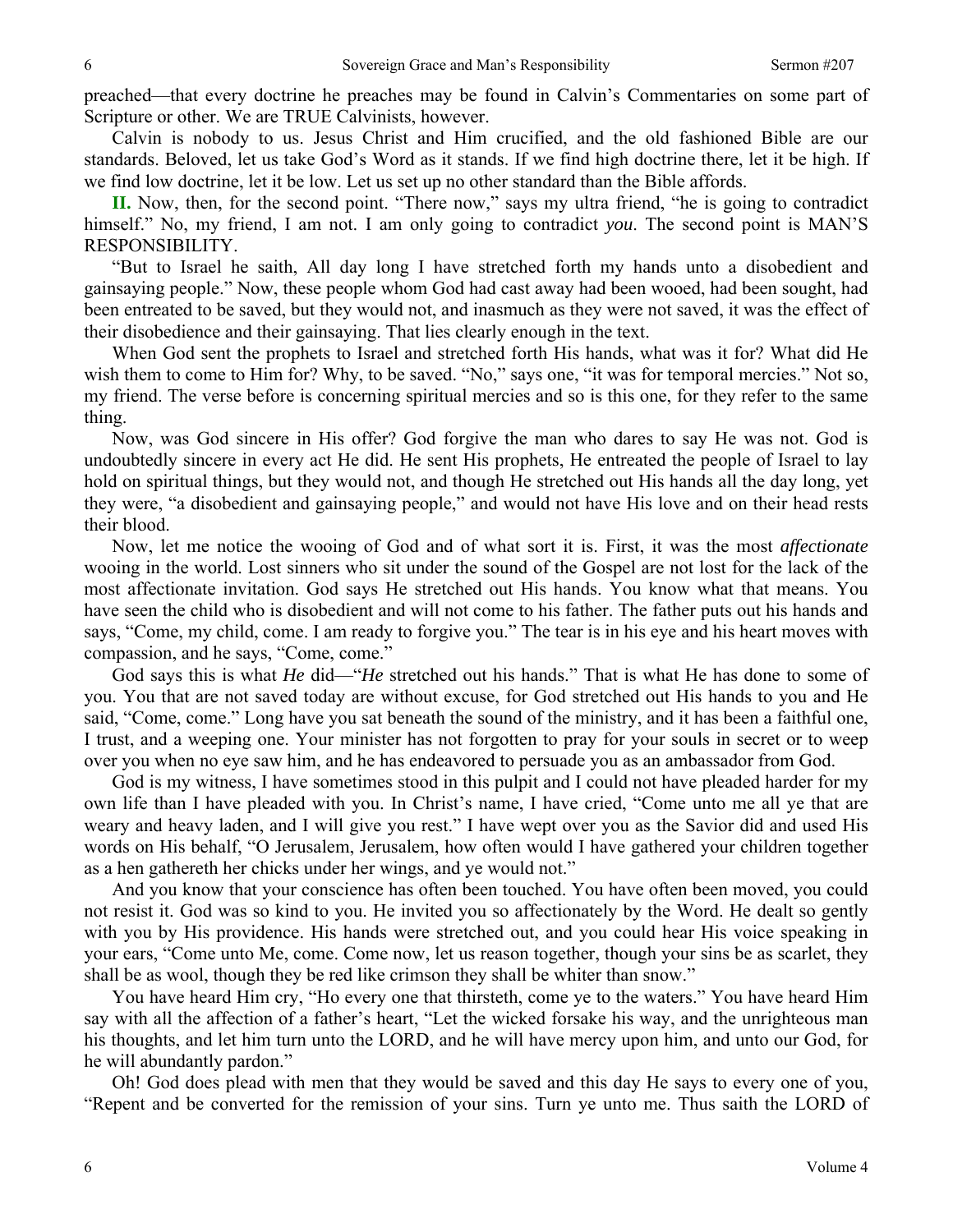7

hosts; consider thy ways." And with love divine He woos you as a father woos his child, putting out His hands and crying, "Come unto Me, come unto Me."

"No," says one strong-doctrine man, "God never invites all men to Himself. He invites none but certain characters." Stop, sir, that is all you know about it. Did you ever read that parable where it is said, "My oxen and my fatlings are killed, and all things are ready: come unto the marriage." And they who were bidden *would not come*. And did you never read that they all began to make excuse and that they were punished because they did not accept the invitations?

Now, if the invitation is not to be made to anybody, but to the man who will accept it, how can that parable be true? The fact is, the oxen and fatlings are killed, the wedding feast is ready, and the trumpet sounds, "Ho every one that thirsteth, come and eat, come and drink." Here are the provisions spread, here is an all-sufficiency, the invitation is free, it is a great invitation without limitation. "*Whosoever will*, let him come and take of the water of life freely." And that invitation is couched in tender words, "Come to Me, My child, come to Me." "All day long I have stretched forth my hands."

And note again, this invitation was very *frequent*. The words, "all the day long," may be translated, "daily." "Daily have I stretched forth my hands." Sinner, God has not called you once to come and then let you alone, but every day has He been at you. Every day has conscience spoken to you. Every day has providence warned you and every Sabbath has the Word of God wooed you.

Oh! how much some of you will have to account for at God's great bar! I cannot now read your characters, but I know there are some of you who will have a terrible account at last. All the day long has God been wooing you. From the first dawn of your life, He wooed you through your mother and she used to put your little hands together and teach you to say,

> *"Gentle Jesus meek and mild, Look upon a little child, Pity my simplicity; Allow me to come to Thee."*

And in your boyhood, God was still stretching out His hands after you. How your Sunday school teacher endeavored to bring you to the Savior! How often your youthful heart was affected, but you put all that away and you are still untouched by it. How often did your mother speak to you and your father warn you? And you have forgotten the prayer in that bedroom when you were sick, when your mother kissed your burning forehead, knelt down and prayed to God to spare your life, and then added that prayer, "Lord, save my boy's soul!"

And you recollect the Bible she gave you when you first went out apprentice and the prayer she wrote on that yellow front leaf. When she gave it, you did not perhaps know, but you may *now*, how earnestly she longed after you, that you might be formed anew in Christ Jesus. How she followed you with her prayers and how she entreated with her God for you.

And you have not yet surely forgotten how many Sabbaths you have spent and how many times you have been warned. Why you have had wagon-loads of sermons wasted on you. One hundred and four sermons you have heard every year, and some of you more, and yet you are still just what you were.

But sinners, sermon-hearing is an awful thing unless it is blessed to our souls. If God has kept on stretching out His hands every day and all the day, it will be a hard thing for you when you shall be justly condemned not only for your breaches of the law, but for your willful rejection of the Gospel. It is probable that God will keep on stretching out His hands to you until your hairs grow grey, still continually inviting you, and perhaps when you are nearing death He will still say, "Come unto Me, come unto Me."

But if you still persist in hardening your heart, if you still reject Christ, I beseech you let nothing make you imagine that you shall go unpunished. Oh! I do tremble sometimes when I think of that class of ministers who tell sinners that they are not guilty if they do not seek the Savior. How they shall be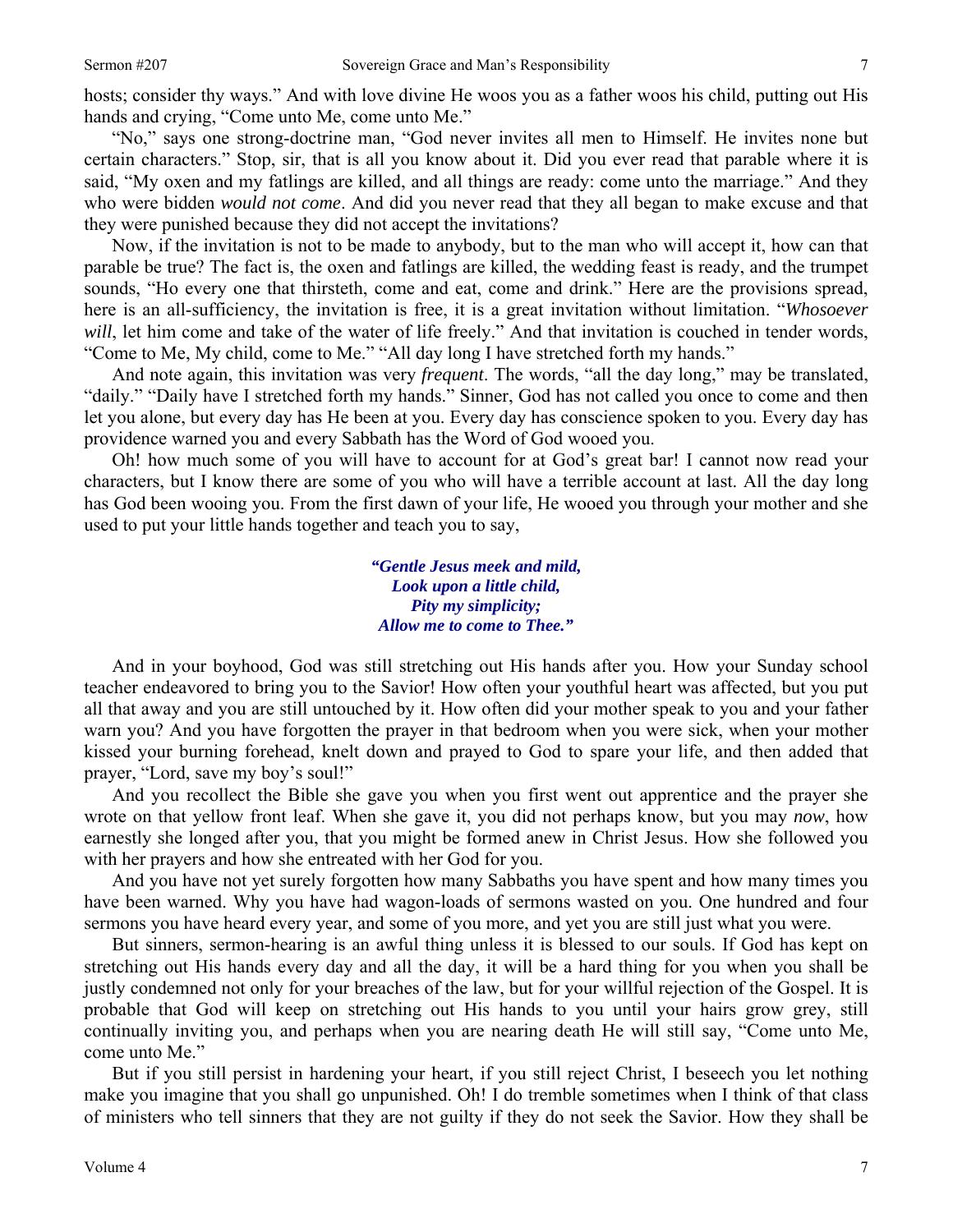found innocent at God's great day, I do not know. It seems to be a fearful thing that they should be lulling poor souls into sleep by telling them it is not their duty to seek Christ and repent, but that they may do as they like about that, and when they perish they will be none the more guilty for having heard the Word. My Master did not say that.

Remember how He said, "And thou, Capernaum, which art exalted unto heaven, shalt be brought down to hell: for if the mighty works, which have been done in thee, had been done in Sodom, it would have remained until this day. But I say unto you, That it shall be more tolerable for the land of Sodom in the day of judgment, than for thee."

Jesus did not talk thus when He spoke to Chorazin and Bethsaida, for He said, "Woe unto thee, Chorazin! woe unto thee, Bethsaida! for if the mighty works which were done in you, had been done in Tyre and Sidon, they would have repented long ago in sackcloth and ashes. But I say unto you, It shall be more tolerable for Tyre and Sidon at the day of judgment, than for you."

It was not the way Paul preached. He did not tell sinners that there was no guilt in despising the cross. Hear the apostle's words once more, "For if the word spoken by angels was steadfast, and every transgression and disobedience received a just recompense of reward, *how shall we escape, if we neglect so great salvation*, which at the first began to be spoken by the Lord, and was confirmed unto us by them who heard him?"

Sinner, at the great day of God you must give an account for every warning you have ever had, for every time you have read your Bible, ay, and for every time you have neglected to read it. For every Sunday when the house of God was open and you did neglect to avail yourself of the opportunity of hearing the Word, and for every time you did hear it and did not improve it. You who are careless hearers are tying faggots for your own burning forever. You that hear and straightaway forget, or hear with levity, are digging for yourselves a pit into which you must be cast.

Remember, no one will be responsible for your damnation but yourself at the last great day. God will not be responsible for it. "As I live saith the LORD"—and that is a great oath—"I have no pleasure in the death of him that dieth; but had rather that he should turn unto me and live." God has done much for you. He sent you His Gospel. You are not born in a heathen land. He has given you the Book of Books. He has given you an enlightened conscience, and if you perish under the sound of the ministry, you perish more fearfully and terribly than if you had perished anywhere else.

This doctrine is as much God's Word as the other. You ask me to reconcile the two. I answer, they do not want any reconcilement. I never tried to reconcile them to myself, because I could never see a discrepancy. If you begin to put fifty or sixty quibbles to me, I cannot give any answer. Both are true. No two truths can be inconsistent with each other and what you have to do is to believe them both.

With the first one, the saint has most to do. Let him praise the free and sovereign grace of God and bless His name. With the second, the sinner has the most to do. O sinner, humble yourself under the mighty hand of God, when you think of how often He has shown His love to you, by bidding you come to Himself, and yet how often you have spurned His Word and refused His mercy, and turned a deaf ear to every invitation, and have gone your way to rebel against the God of love, and violate the commands of Him that loved you.

And now, how shall I conclude? My first exhortation shall be to Christian people. My dear friends, I beseech you do not in any way give yourselves up to any system of faith apart from the Word of God. The Bible and the Bible alone, is the religion of Protestants. I am the successor of the great and venerated Dr. Gill, whose theology is almost universally received among the stronger Calvinistic churches. But although I venerate his memory and believe his teachings, yet he is not my Rabbi. What you find in God's Word is for you to believe and to receive. Never be frightened of a doctrine. And above all, never be frightened at a name.

Someone said to me the other day that he thought the truth lay somewhere between the two extremes. He meant right, but I think he was wrong. I do not think the truth lies between the two extremes, but in them both. I believe the higher a man goes, the better, when he is preaching the matter